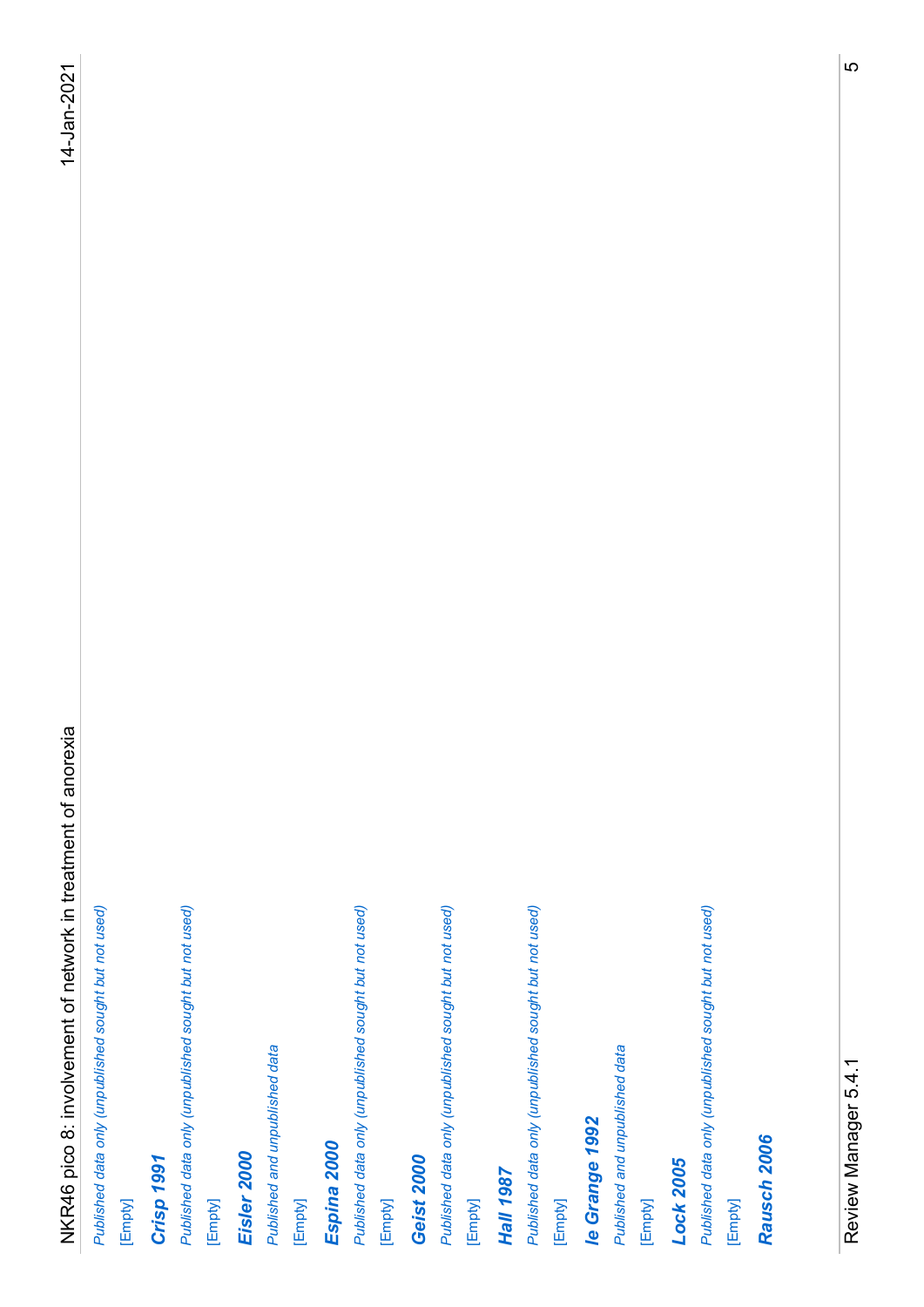| 1.00 [-7.65, 9.65]<br>1.00 [-7.65, 9.65]<br><b>Effect Estimate</b><br>Not estimable<br>Not estimable<br>Mean Difference (IV, Random, 95% CI)<br>Mean Difference (IV, Random, 95% CI)<br>Mean Difference (IV, Fixed, 95% CI)<br>Mean Difference (IV, Fixed, 95% CI)<br><b>Statistical Method</b><br>Active involvement vs no active involvement of network in treatment<br><b>Participants</b><br>NKR46 pico 8: involvement of network in treatment of anorexia<br>32<br>$\frac{8}{2}$<br>$\circ$<br>$\circ$<br><b>Studies</b><br>$\overline{\phantom{0}}$<br>$\circ$<br>$\overline{\phantom{0}}$<br>$\overline{\phantom{0}}$<br>Published data only (unpublished sought but not used)<br>Data and analyses<br>Published and unpublished data<br>Published and unpublished data<br>Published and unpublished data<br>1.3 Weight, follow-up (5 years)<br>Whitney unpublished<br>1.1 ED behavoir, longest FU<br>Russell 1987 group 2<br>Russell 1987 group 1<br>Outcome or Subgroup<br>1.2 ED behavoir, EOT<br>Unpublished data only<br>Russell 1987<br>1.3.1%ABW<br>Robin <sub>1999</sub><br>[Empty]<br>[Empty]<br>[Empty]<br>[Empty]<br>[Empty]<br>[Empty]<br>$\blacktriangledown$ |
|-----------------------------------------------------------------------------------------------------------------------------------------------------------------------------------------------------------------------------------------------------------------------------------------------------------------------------------------------------------------------------------------------------------------------------------------------------------------------------------------------------------------------------------------------------------------------------------------------------------------------------------------------------------------------------------------------------------------------------------------------------------------------------------------------------------------------------------------------------------------------------------------------------------------------------------------------------------------------------------------------------------------------------------------------------------------------------------------------------------------------------------------------------------------------------------|
|                                                                                                                                                                                                                                                                                                                                                                                                                                                                                                                                                                                                                                                                                                                                                                                                                                                                                                                                                                                                                                                                                                                                                                                   |
|                                                                                                                                                                                                                                                                                                                                                                                                                                                                                                                                                                                                                                                                                                                                                                                                                                                                                                                                                                                                                                                                                                                                                                                   |
|                                                                                                                                                                                                                                                                                                                                                                                                                                                                                                                                                                                                                                                                                                                                                                                                                                                                                                                                                                                                                                                                                                                                                                                   |
|                                                                                                                                                                                                                                                                                                                                                                                                                                                                                                                                                                                                                                                                                                                                                                                                                                                                                                                                                                                                                                                                                                                                                                                   |
|                                                                                                                                                                                                                                                                                                                                                                                                                                                                                                                                                                                                                                                                                                                                                                                                                                                                                                                                                                                                                                                                                                                                                                                   |
|                                                                                                                                                                                                                                                                                                                                                                                                                                                                                                                                                                                                                                                                                                                                                                                                                                                                                                                                                                                                                                                                                                                                                                                   |
|                                                                                                                                                                                                                                                                                                                                                                                                                                                                                                                                                                                                                                                                                                                                                                                                                                                                                                                                                                                                                                                                                                                                                                                   |
|                                                                                                                                                                                                                                                                                                                                                                                                                                                                                                                                                                                                                                                                                                                                                                                                                                                                                                                                                                                                                                                                                                                                                                                   |
|                                                                                                                                                                                                                                                                                                                                                                                                                                                                                                                                                                                                                                                                                                                                                                                                                                                                                                                                                                                                                                                                                                                                                                                   |
|                                                                                                                                                                                                                                                                                                                                                                                                                                                                                                                                                                                                                                                                                                                                                                                                                                                                                                                                                                                                                                                                                                                                                                                   |
|                                                                                                                                                                                                                                                                                                                                                                                                                                                                                                                                                                                                                                                                                                                                                                                                                                                                                                                                                                                                                                                                                                                                                                                   |
|                                                                                                                                                                                                                                                                                                                                                                                                                                                                                                                                                                                                                                                                                                                                                                                                                                                                                                                                                                                                                                                                                                                                                                                   |
|                                                                                                                                                                                                                                                                                                                                                                                                                                                                                                                                                                                                                                                                                                                                                                                                                                                                                                                                                                                                                                                                                                                                                                                   |
|                                                                                                                                                                                                                                                                                                                                                                                                                                                                                                                                                                                                                                                                                                                                                                                                                                                                                                                                                                                                                                                                                                                                                                                   |
|                                                                                                                                                                                                                                                                                                                                                                                                                                                                                                                                                                                                                                                                                                                                                                                                                                                                                                                                                                                                                                                                                                                                                                                   |
|                                                                                                                                                                                                                                                                                                                                                                                                                                                                                                                                                                                                                                                                                                                                                                                                                                                                                                                                                                                                                                                                                                                                                                                   |
|                                                                                                                                                                                                                                                                                                                                                                                                                                                                                                                                                                                                                                                                                                                                                                                                                                                                                                                                                                                                                                                                                                                                                                                   |
|                                                                                                                                                                                                                                                                                                                                                                                                                                                                                                                                                                                                                                                                                                                                                                                                                                                                                                                                                                                                                                                                                                                                                                                   |
|                                                                                                                                                                                                                                                                                                                                                                                                                                                                                                                                                                                                                                                                                                                                                                                                                                                                                                                                                                                                                                                                                                                                                                                   |
|                                                                                                                                                                                                                                                                                                                                                                                                                                                                                                                                                                                                                                                                                                                                                                                                                                                                                                                                                                                                                                                                                                                                                                                   |
|                                                                                                                                                                                                                                                                                                                                                                                                                                                                                                                                                                                                                                                                                                                                                                                                                                                                                                                                                                                                                                                                                                                                                                                   |
|                                                                                                                                                                                                                                                                                                                                                                                                                                                                                                                                                                                                                                                                                                                                                                                                                                                                                                                                                                                                                                                                                                                                                                                   |
|                                                                                                                                                                                                                                                                                                                                                                                                                                                                                                                                                                                                                                                                                                                                                                                                                                                                                                                                                                                                                                                                                                                                                                                   |
|                                                                                                                                                                                                                                                                                                                                                                                                                                                                                                                                                                                                                                                                                                                                                                                                                                                                                                                                                                                                                                                                                                                                                                                   |